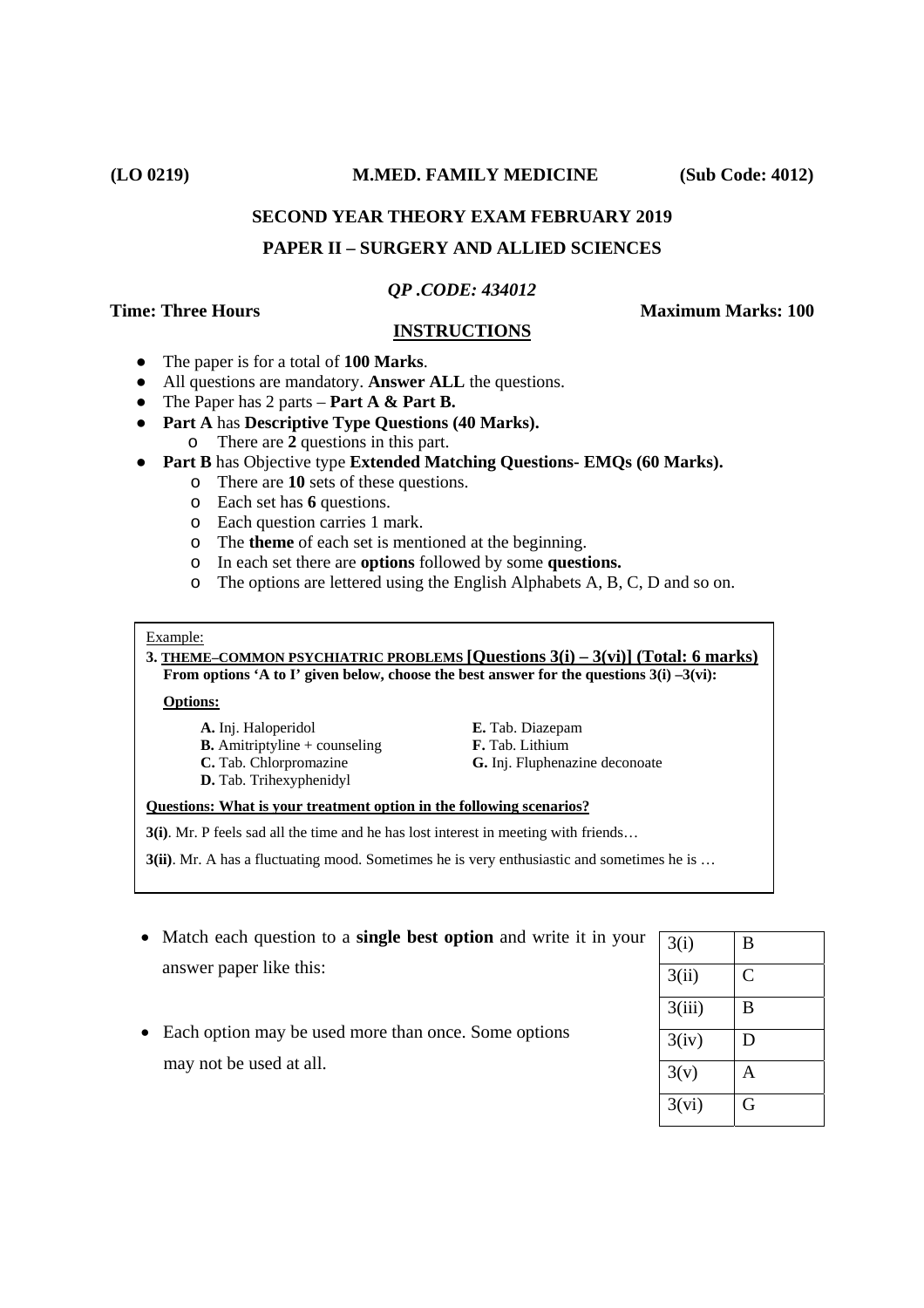# **PART – A DESCRIPTIVE QUESTIONS (ANSWER ALL QUESTIONS)**

# **1. 32-year-old Mr. Suresh has an inguinoscrotal swelling since one year. (Total:20 Marks)**

- **A.** As a primary care physician, what are the differential diagnoses you will consider for a inguinoscrotal swelling? **(4 Marks)**
- **B.** What are the salient points you will ask in history for a patient with an inguinoscrotal swelling? **(5 Marks)**
- **C.** What are the inspection findings you would look for in a inguinoscrotal swelling?

**(5 Marks)**

**D.** What are the four important questions you will ask to arrive at the diagnosis of an inguino scrotal swelling? Draw an algorithm for diagnosis of inguinoscrotal swelling based on these questions. **(6 Marks)** 

# **2. You are a family physician with an office practice in a semi urban area. You had to perform minor surgical procedures in your practice time to time. (Total 20 Marks)**

- **A.** What are the types of anesthesia? **(5 Marks)**
- **B.** What are the commonly used local anesthetic agents? Discuss briefly. **(5 Marks)**
- **C.** What are the common sedative agents we use in office practice for procedures? Discuss briefly. **(5 Marks)**
- **D.** Mrs. Tina as come with paronychia right index finger and need to rain it. How will you give digital anesthesia? **(5 Marks)**

# **PART – B**

# **EXTENDED MATCHING QUESTIONS**

# **(ANSWER ALL QUESTIONS)**

# **1. THEME: HEAD INJURY [Questions 1(i) – 1(vi)] (Total: 6 Marks) From the options 'A to J' given below, choose the best answer for questions 1(i) –1(vi):**

## **Options:**

- **A.** Inadequate cerebral perfusion
- **B.** Pontine injury
- **C.** Traumatic optic nerve injury
- **D.** Inadequate cerebral perfusion
- **E.** Acute subdural hematoma
- **F.** Acute extradural hematoma
- **G.** Chronic subdural hematoma
- **H.** Chronic extra dural hematoma
- **I.** Transtentorial herniation
- **J.** Horner's syndrome

## **Questions: What is the clinical diagnosis?**

**1(i).** Mahesh is a 17-year-old college student who is brought to the hospital after an accident. While examining him, you find that one of his pupils does not constrict when light is directed at it but constricts when light is directed into the contralateral pupil.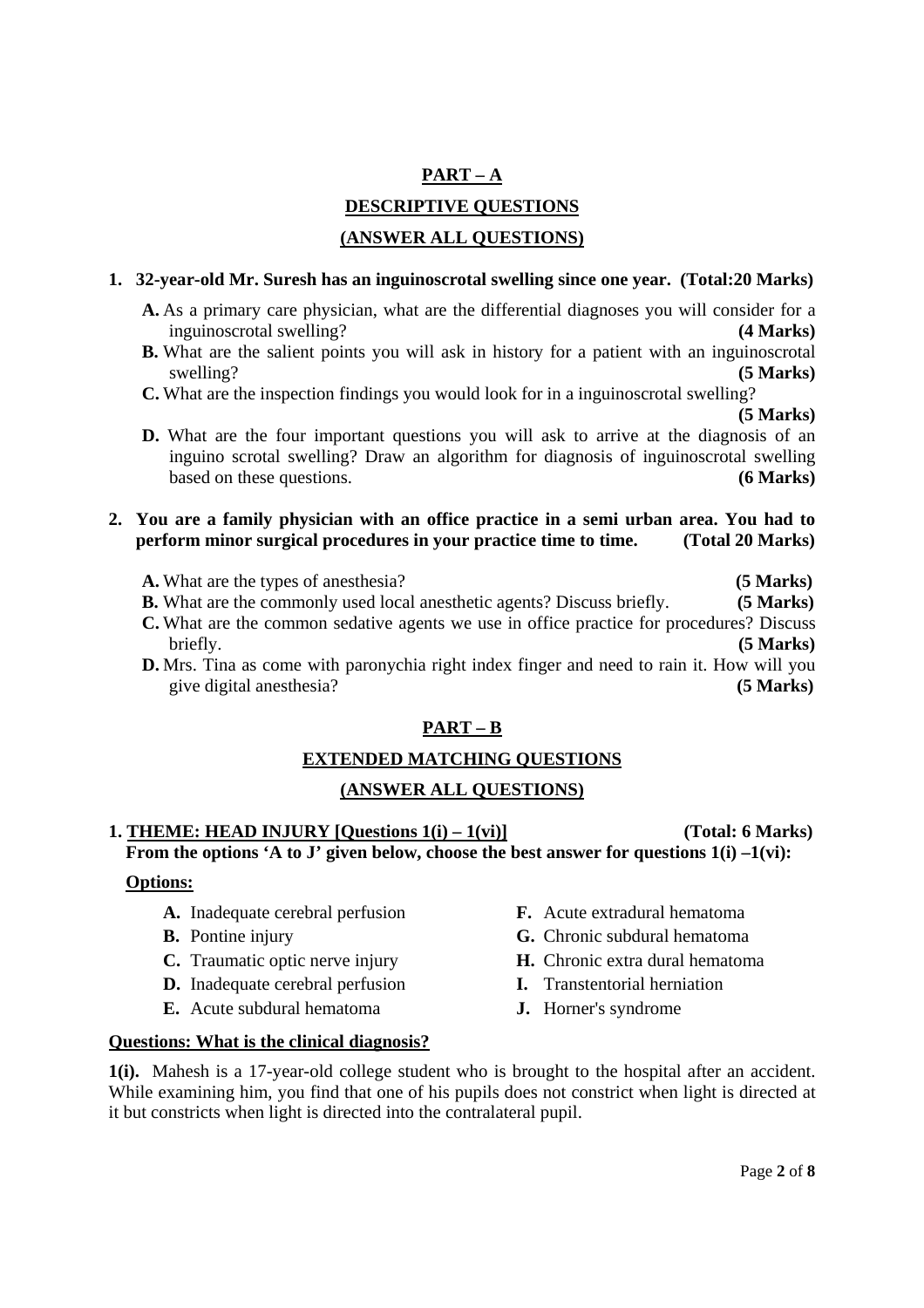**1(ii).** Mr. Mohan was riding his bike without a helmet. He was hit by a lorry and was resuscitated and intubated in the site because there was a hospital near the accident site. Now he is on a ventilator. Examination now shows bilateral dilated pupil that does not react to light.

**1(iii).** 68-year-old Mr. Sultan, who is on regular medications for his unstable angina had a fall in the bathroom. He was unconscious for several minutes and then when there was no sign of him, his wife pushed open the bathroom door and found him sitting dazed. The history is that he was confused for about 10 minutes and then was his normal self again. However, after about 4 hours, he began to feel drowsy and confused again. He is brought to you and you find his GCS is 12.

**1(iv).** Mr. Anand was hit by a vehicle from the back when he was riding a bike without a helmet. In the casualty, he was resuscitated and intubated because his GCS was 6/15. Now, after 2 hours, he is hyperpyrexic and pupils are pin point.

**1(v**)**.** 70-year-old Mrs. Radha comes to you with a history of acute onset of headache, confusion and some gait disturbances for the last one week. She is not a known diabetic or a hypertensive. On examination, she is afebrile, power in the right lower limb is 3/5 and in the right upper limb is 4/5. In the left eye, there is papilledema and the pupil is unreactive and dilated.

**1(vi**). The CT scan of Mrs. Tina who sustained a head injury before 6 hours, shows a hypo dense area which is convex toward the brain.

# **2. THEME: SITES FOR ANAESTHESIA [Questions 2(i) – 2(vi)] (Total: 6 Marks) From options 'A to M' given below, choose the best answer for questions 2(i) – 2(vi): Options:**

- **A.** Web space at the base of the finger, just distal to the MCP joint
- **B.** At the junction of proximal and middle phalanx, in the lateral aspect
- **C.** At the junction of proximal and middle phalanx, in the dorsal crease
- **D.** Lateral to the Palmaris tendon, in proximal wrist crease.
- **E.** 6'O clock and 12 'O clock position
- **F.** 1'O clock and 11 'O clock position
- **G.** Between the medial malleolus and the calcaneum just behind the posterior tibial artery
- **H.** Between the medial malleolus and the calcaneum, 2 cm lateral to the posterior tibial artery
- **I.** Between the lateral malleolus and the calcaneum, 2 cm medial to the posterior tibial artery
- **J.** Medial to the Palmaris tendon, in distal wrist crease.
- **K.** Medial to the Palmaris tendon, in proximal wrist crease.
- **L.** Intervertebral space between L 4- L 5
- **M.** Intervertebral space between L 2  $L<sub>3</sub>$

## **Questions: What is the site of the anaesthesia?**

**2(i).** Mr. Sam has come with a paraphimosis and you need to reduce it. The sites for penile block are-

**2(ii).** You want to give a wrist block for a procedure. The site is-

**2(iii).** Mrs. Kala, a diabetic for 10 years needs an amputation of right big toe and the second toe. The sites for block are-

**2(iv).** Mr. Dayalan has come with a felon in the right index finger. The site for block is-

**2(v).** The site for anaesthesia for Mrs. Geetha who is posted for emergency LSCS is-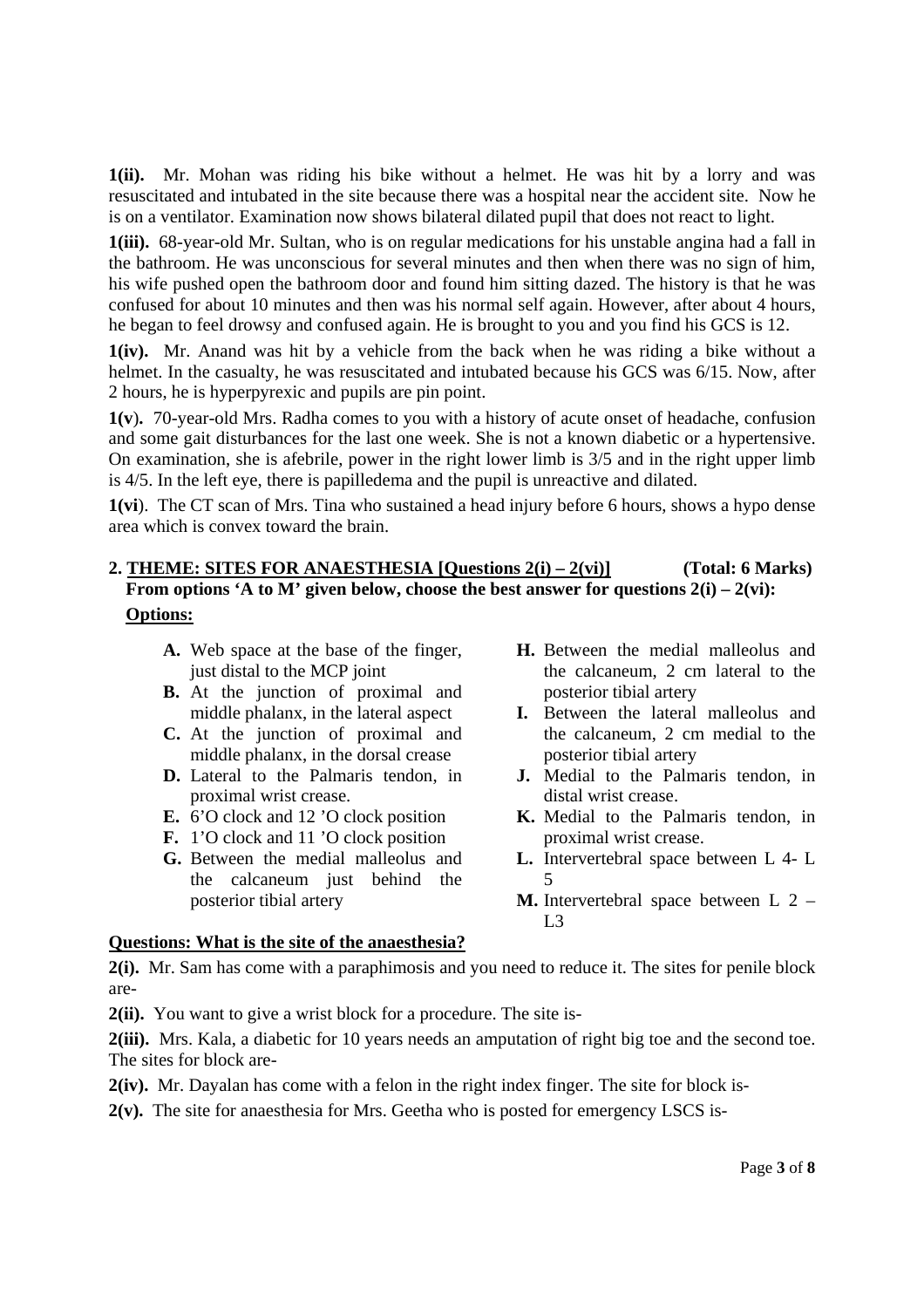**2(vi).** Mr. Kumar has come with an injury in the proximal phalanx of the right second finger. You need to do suturing.

# **3. THEME DIAGNOSIS OF RED EYE [Questions 3(i) – 3(vi)] (Total: 6 Marks) From options 'A to M' given below, choose the best answer for the questions 3(i) –3(vi): Options:**

|  | A. Endophthalmitis |  |
|--|--------------------|--|
|--|--------------------|--|

- **B.** Hordeolum externum
- **C.** Acute bacterial conjunctivitis
- **D.** Uveitis
- **E.** Seborrhoeic blepharitis
- **F.** Viral conjunctivitis
- **G.** Ulcerative blepharitis
- **H.** Keratitis **I.** Episcleritis
- **J.** Pterygium
- **K.** Vernal conjunctivitis
- **L.** Seborrhoeic blepharitis
- **M.** Scleritis

## **Questions: What is the clinical diagnosis?**

**3(i).** 27-year-old Mr. Samuel has come with painful eyes and photophobia for the past 2 weeks. On questioning further, you realize there is pain in the brow and continuous ocular pain which is worse on eye movements. There is no relief with analgesics. On examination there is a scleral nodule with bluish discoloration.

**3(ii).** 33-year-old Mrs. Lakshmi has a nodule in the right eye with sectoral congestion. The lesion is triangular, fleshy and asymptomatic.

**3(iii).** 10-year-old Meena has come with complaints of itchy eyes. On examination, there is bilateral redness of eye and watery discharge. There are no red flags. Preauricular lymph nodes are palpable bilaterally.

**3(iv).** 21-year-old Faizal has come with red eye. On examination, there is gelatinous thickened accumulation of tissue around limbus and presence of discrete whitish raised dots along the limbus.

**3(v).** 24-year-old Ms. Swati has come with complaints of itching of both eyes. On examination, both the eyes are red and there is crusting in the lid margin. On removing the crusts, there is bleeding.

**3(vi).** 5 0-year-old Mrs. Kanaka has come with sudden onset of severe photophobia, head ache, pain and diminished vision. There is ciliary congestion and pupil is constricted and irregular.

# **4. THEME: TREATMENT FOR RED EYE [Questions 4(i) – 4 (vi)] (Total: 6 Marks) From options 'A to I' given below, choose the best answer for the questions 4(i) –4(vi): Options:**

- **A.** Tab. Doxycycline 100 mg od for 6 weeks
- **B.** Tarsal injection of gentamicin OD for a week
- **C.** Ketorolac 0.5%, drops
- **D.** Excision
- **E.** Tab. Ciprofloxacin 500 mg OD for six weeks
- **F.** Ciprofloxacin ointment bd for 6 weeks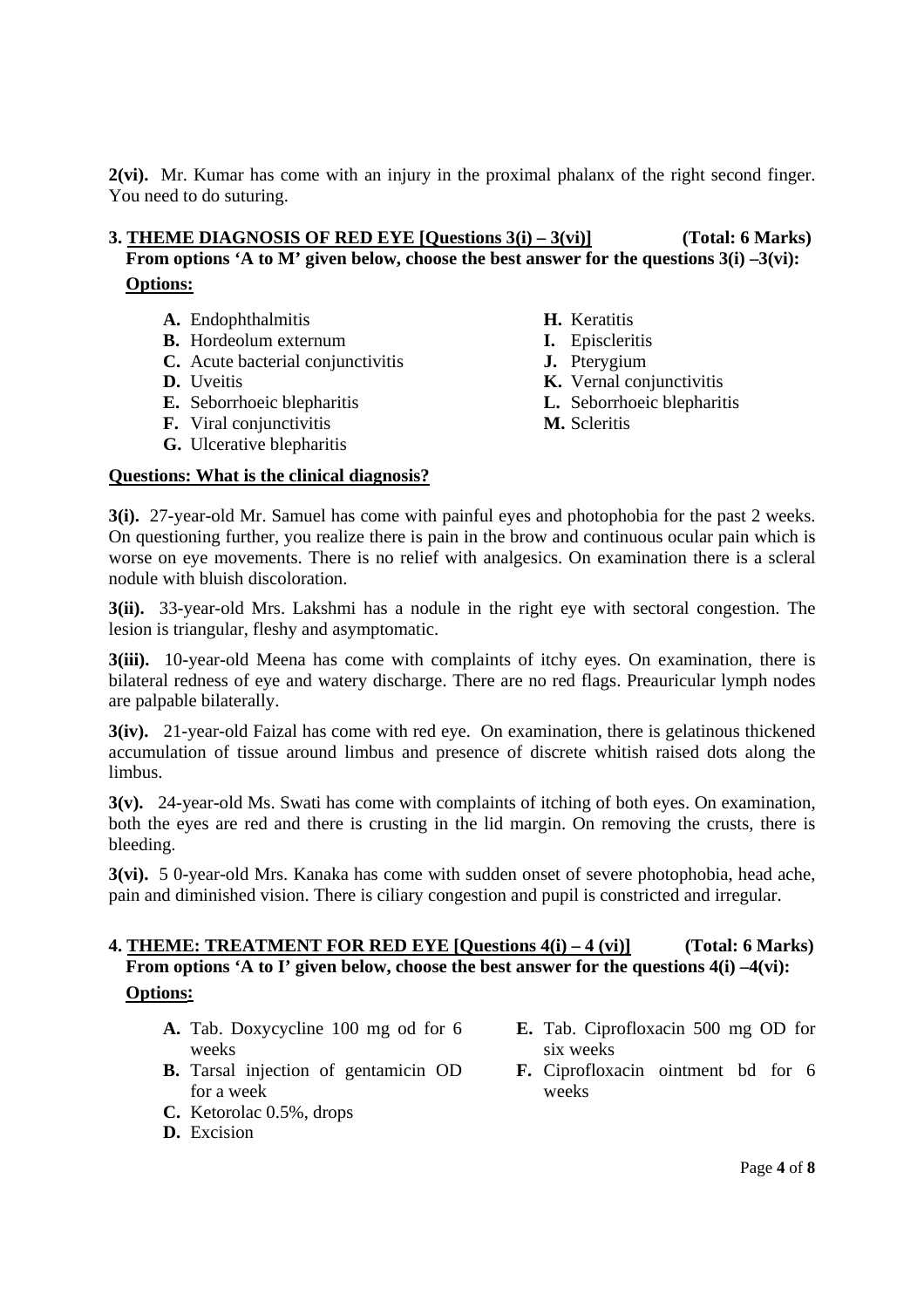- **G.** Taping the lateral canthal skin supero-temporally with adhesive plaster
- **H.** Tape the lid to the skin of the cheek with adhesive plaster
- **I.** Topical steroids

# **Questions: What is the management in the following conditions?**

**4(i).** 10-year-old Kavitha has simple allergic conjunctivitis of moderate severity.

**4(ii).** 34-year-old Mr. Ayush has persistent posterior blepharitis.

**4(iii).** Mrs. Doulath has ectropion in both eyes due to post burns facial scarring. She is not willing for surgery. This is the temporary method of treating her condition.

**4(iv).** 8-year-old Aby has chronic dacryocystitis. This is the definitive treatment for him.

**4(v).** Mrs. Gowri, a 70-year-old retired clerk has entropion in both the eyes. She is not willing for surgery. This is the temporary method of treating her condition.

**4(vi).** 26-year-old Mr. Bhasker has chronic internal hordeolum. This is the definitive treatment for him.

## **5. THEME: DIAGNOSIS OF ORTHOPAEDIC CONDITIONS [Questions 5(i)– 5(vi)] (Total:6 Marks)**

# **From options 'A to J' given below, choose the best answer for questions 5(i) –5(vi):**

# **Options:**

- **A.** Pulled elbow
- **B.** Colles' fracture
- **C.** Rib fracture
- **D.** Fracture clavicle
- **E.** Fracture humerus
- **F.** Compartment syndrome
- **G.** Carpal tunnel syndrome
- **H.** Supracondylar fracture
- **I.** Scaphoid fracture
- **J.** Lunate fracture

# **Questions: What is the most probable diagnosis?**

**5(i).** 34-year-old Mrs. Geeta has come with restriction of right thumb movement and pain over the area of anatomical snuffbox, after a fall.

**5(ii).** 5-year-old Felicita has come with severe pain in the left elbow after a fall. On examination, there is significant swelling around the elbow with a 'S' shaped deformity, with ecchymosis in the antecubital fossa. Radial pulse is absent.

**5(iii).** 62-year-old Mrs. Meena has come with pain in the left wrist following a fall. On examination, there is swelling of wrist and there is a dinner fork deformity.

**5(iv).** 4-year-old Vignesh is brought by his mother with a history of not being able to move the right arm. The child is holding the arm still at his side and refusing to bend the elbow. There is no history of fall, but the pain started when his father was trying to leave him in his LKG class despite of Vignesh's refusal to go inside.

**5(v).** 45 years old Mr. Khanna has come with history of fall on outstretched hand. On examination, there is severe pain in the upper arm and there is wrist drop.

**5(vi).** 23-year-old Mr. Rao is brought with very severe pain, by his relatives, 6 hours after application of cast for right forearm fracture. On examination, right radial pulse is not palpable and there is paraesthesia of the right hand.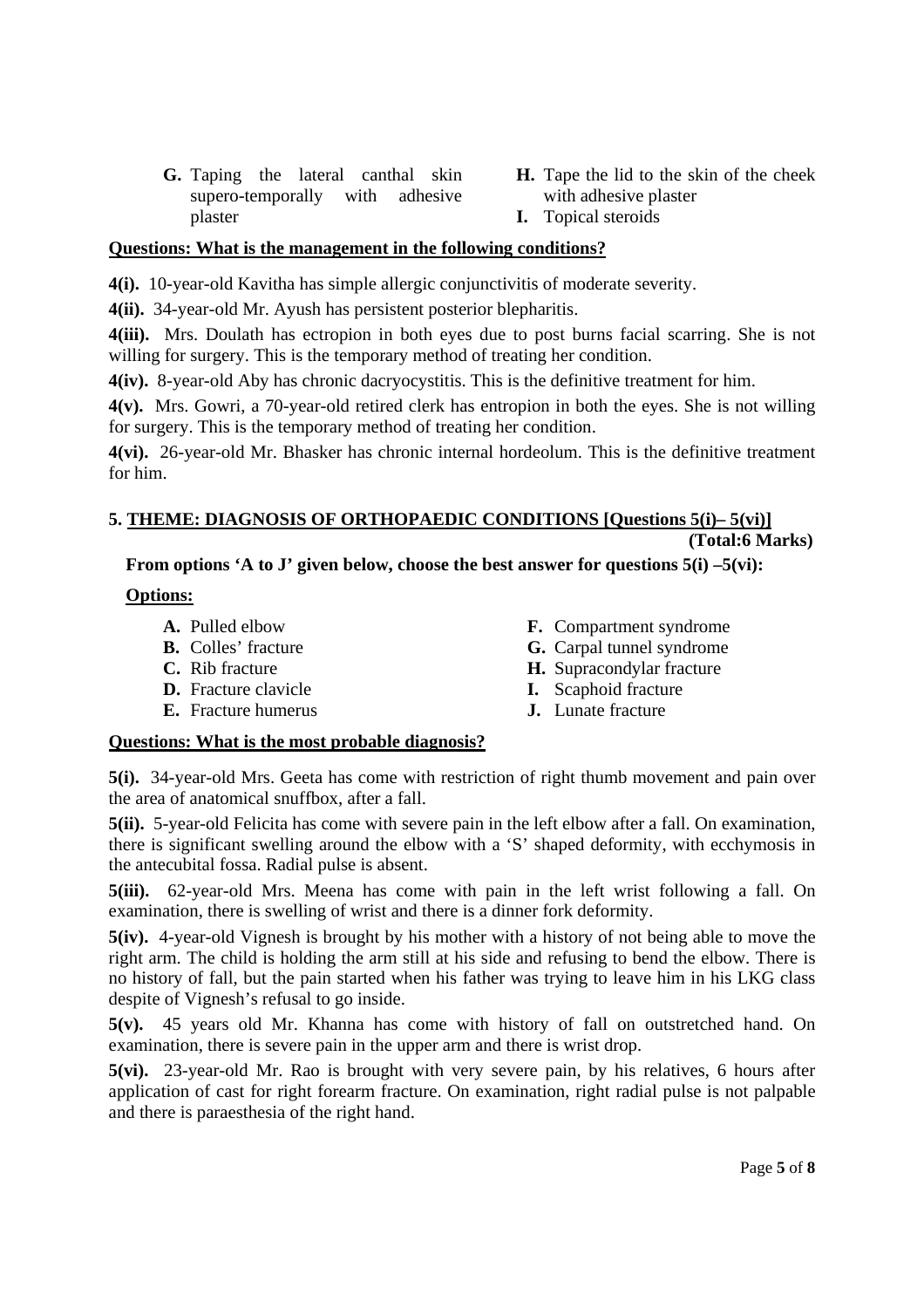#### **6. THEME: MANAGEMENT OF ORTHOPEDIC CONDITIONS [Questions [6(i) –6 (vi)] (Total: 6 Marks)**

**From options 'A to F' given below, choose the best answer for the questions 6(i) – 6(vi): Options:**

| A. Traction                 | D. Cast          |
|-----------------------------|------------------|
| <b>B.</b> Internal fixation | <b>E.</b> Sling  |
| C. External fixation        | <b>F.</b> Splint |

#### **Questions:**

**6(i)**. 70-year-old Mr. Siva has a left acetabular fracture. The type of fracture management that can be done in the primary management of his condition is -

**6(ii).** 34-year-old Mr. David had injury of right shoulder 2 weeks ago. But he has come only today because the shoulder pain is still persisting. His X-ray shows a mal-aligned fracture right clavicle. The type of definitive fracture management for Mr. David is -

**6(iii).** 30-year-old Mrs. Kamala has had an internal fixation for her fracture humerus. The additional type of fracture management she needs is -

**6(iv).** 44-year-old Mr. John has sustained fracture of right femur in a road traffic accident. The type of fracture management that should be done in the primary management of his condition during transfer is -

**6(v).** Mr. Giri has a contaminated grade 3c fracture right humerus. The type of fracture management he needs is-

**6(vi).** 9-year-old Munna has a simple fracture of right ulna. It happened yesterday and the right forearm is badly swollen. The type of fracture management that should **not** be done in the primary management of his condition is –

# **7. THEME: DIAGNOSIS OF HERNIA [Questions [7 (i) –7 (vi)] (Total: 6 Marks)** From options 'A to H' given below, choose the best answer for questions 7(i) –7(vi):

## **Options:**

- **A.** Strangulated hernia
- **B.** Richter's hernia
- **C.** Epigastric hernia
- **D.** Spigelian hernia
- **E.** Incarcerated hernia
- **F.** Diaphragmatic hernia
- **G.** Para umbilical Hernia
- **H.** Umbilical hernia

## **Questions: What is the diagnosis?**

**7(i).** 2-year-old Dinesh has features of hypothyroidism. This is the common hernia found in children with hypothyroidism.

**7(ii).** 41-year-old Mrs. Kavitha has come with abdominal pain suggestive of acid peptic disease. But on examination, you find a small button like swelling midway between the xiphisternum and the umbilicus.

**7(iii).** Mr. Gowtham presented with irreducible hernia. On surgery, only antimesentric border of the intestine was found to be strangulated through a small defect in the abdomen.

**7(iv).** Mrs. Devi has come with a swelling above the umbilicus with cough impulse positive.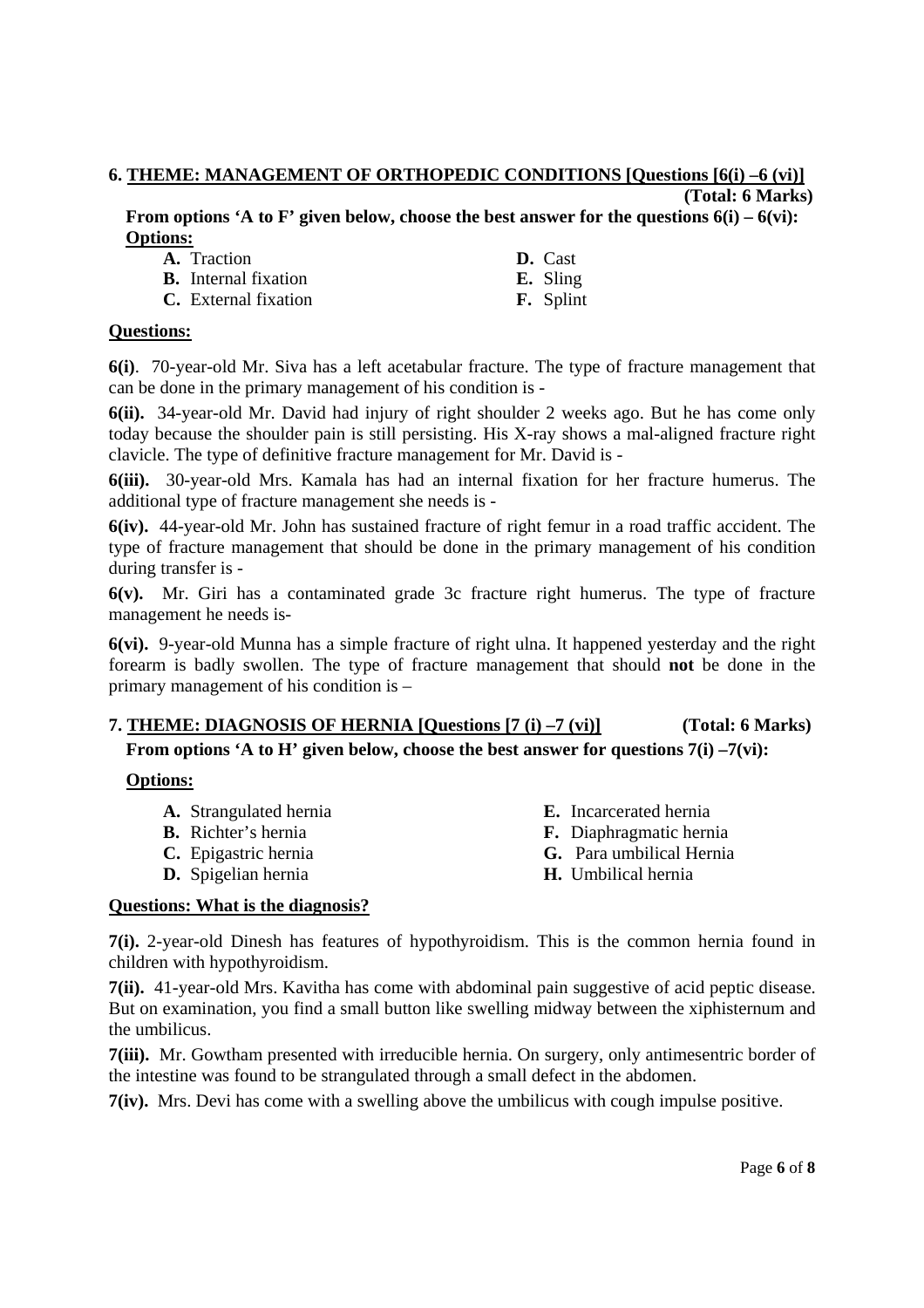**7(v).** 3 hours old Monika's baby has presented with complaints of difficulty in breathing and grunting. On examination, abdomen is scaphoid and bowel sounds are heard in the right hemithorax.

**7(vi).** 43-year-old Mr. John has come with vomiting and abdominal pain. On examination, he is febrile, toxic, his pulse rate is rapid, feeble, 128 / minute and his BP is 90/70 mm of Hg. On examination of abdomen, he has a tender, irreducible hernia; there is generalized distension and tenderness.

# **8. Theme: ORAL HEALTH [(Questions [8 (i) –8 (vi)] (Total: 6 Marks)**

**From the options 'A to I' given below, choose the best answer for questions 8 (i) – 8 (vi):**

## **Options:**

- **A.** Malignant ulcer
- **B.** Aphthous ulcer
- **C.** Herpetic ulcer
- **D.** Gum hypertrophy
- **E.** Dental plaques
- **F.** Dental abscess **G.** Leukoplakia
- **H.** Oral candidiasis
- **I.** Oral hairy leukoplakia

## **Question: Choose the right diagnosis for the patients described below:**

**8(i).** 30-year-old Mr. Paul has come with repeated episodes of small, round painful ulcers inside the mouth. He is otherwise healthy. On examination the ulcers are round, yellowish, elevated spots surrounded by a red halo.

**8(ii).** Mr. Raghav has come with complaints of burning sensation of oral cavity. On examination, there are white patches on gums, tongue and inside the mouth that can be peeled off leaving a raw area.

**8(iii).** Mrs. Leela, an epileptic on phenytoin has come with these oral lesions.

**8(iv).** 45 year old Mr. Somnath has come with irregular non-painful white patches on the sides of the tongue, with corrugated appearance. He is HIV positive.

**8(v).** Mr. Raju, a smoker for 20 years, has come with a slightly elevated, grey coloured, single well-defined lesion inside the right cheek.

**8(vi**). Mrs. Kalpana has come with severe, continuous facial pain for the past 2 days. On examination, right side of her face is swollen and there is severe pain in the left second upper molar on tapping with a spatula.

# **9. THEME: HEAD INJURY [Questions [9 (i) –9(vi)] (Total: 6 Marks) From options 'A to C' given below, choose the best answer for the questions 9(i) –9(vi): Options:**

**A.** No need for CT scan

**C.** Needs CT scan and observation

**B.** Protect his airway, CT scan.

## **Questions: Does this patient need a CT scan?**

**9(i).** 34-year-old Mr. Vasu had a motor bike accident on his way home from work. He was not wearing a helmet. After the accident he cannot remember leaving his office. His neurological examination is normal.